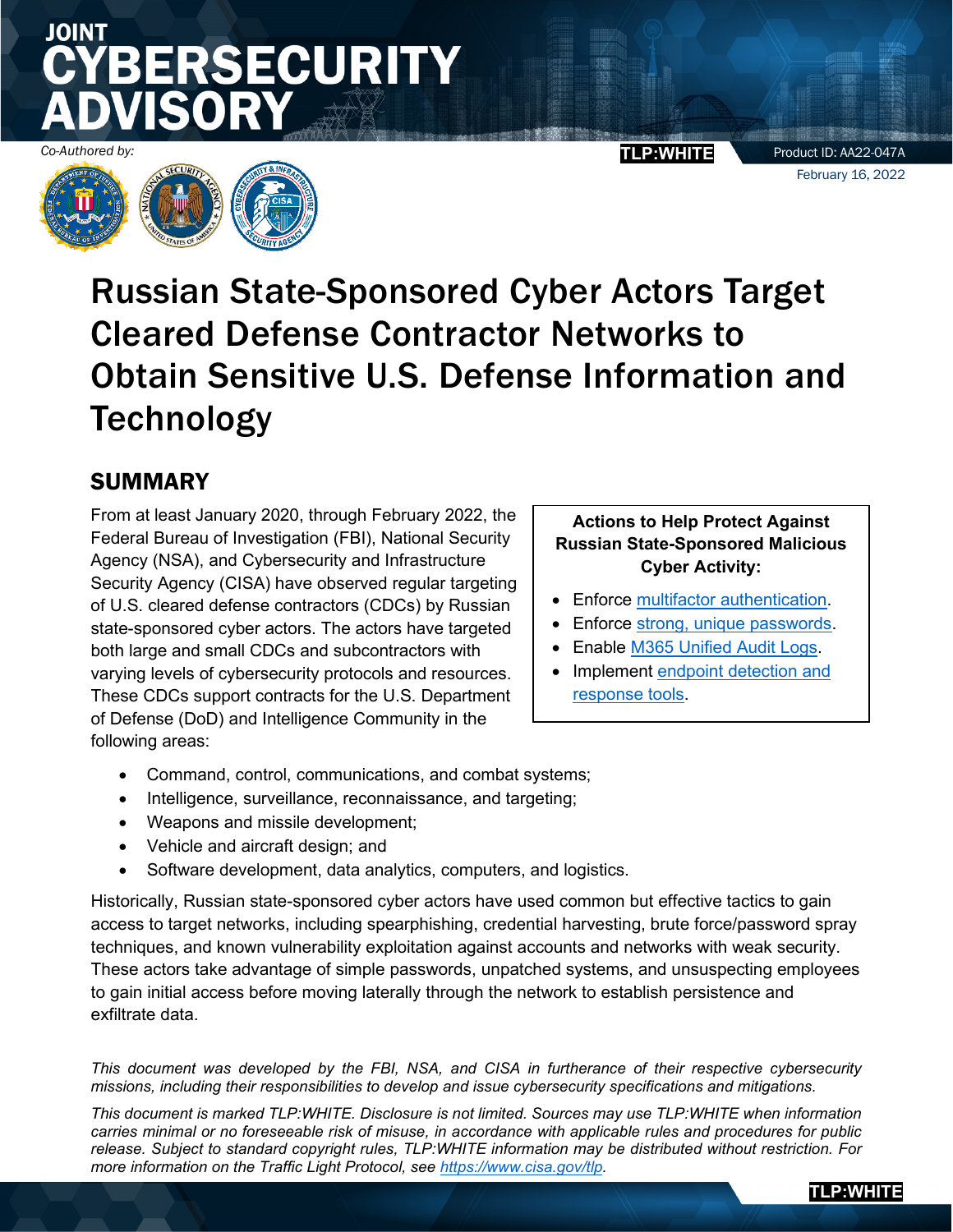## FBI | NSA | CISA **TLP:WHITE**

These continued intrusions have enabled the actors to acquire sensitive, unclassified information, as well as CDC-proprietary and export-controlled technology. The acquired information provides significant insight into U.S. weapons platforms development and deployment timelines, vehicle specifications, and plans for communications infrastructure and information technology. By acquiring proprietary internal documents and email communications, adversaries may be able to adjust their own military plans and priorities, hasten technological development efforts, inform foreign policymakers of U.S. intentions, and target potential sources for recruitment. Given the sensitivity of information widely available on unclassified CDC networks, the FBI, NSA, and CISA anticipate that Russian state-sponsored cyber actors will continue to target CDCs for U.S. defense information in the near future. These agencies encourage all CDCs to apply the recommended mitigations in this advisory, regardless of evidence of compromise.

For additional information on Russian state-sponsored cyber activity, see CISA's webpage, [Russia](https://www.us-cert.cisa.gov/russia)  [Cyber Threat Overview and Advisories.](https://www.us-cert.cisa.gov/russia)

# THREAT DETAILS

### Targeted Industries and Assessed Motive

Russian state-sponsored cyber actors have targeted U.S. CDCs from at least January 2020, through February 2022. The actors leverage access to CDC networks to obtain sensitive data about U.S. defense and intelligence programs and capabilities. Compromised entities have included CDCs supporting the U.S. Army, U.S. Air Force, U.S. Navy, U.S. Space Force, and DoD and Intelligence programs.

During this two-year period, these actors have maintained persistent access to multiple CDC networks, in some cases for at least six months. In instances when the actors have successfully obtained access, the FBI, NSA, and CISA have noted regular and recurring exfiltration of emails and data. For example, during a compromise in 2021, threat actors exfiltrated hundreds of documents related to the company's products, relationships with other countries, and internal personnel and legal matters.

Through these intrusions, the threat actors have acquired unclassified CDC-proprietary and exportcontrolled information. This theft has granted the actors significant insight into U.S. weapons platforms development and deployment timelines, plans for communications infrastructure, and specific technologies employed by the U.S. government and military. Although many contract awards and descriptions are publicly accessible, program developments and internal company communications remain sensitive. Unclassified emails among employees or with government customers often contain proprietary details about technological and scientific research, in addition to program updates and funding statuses. See figures 1 and 2 for information on targeted customers, industries, and information.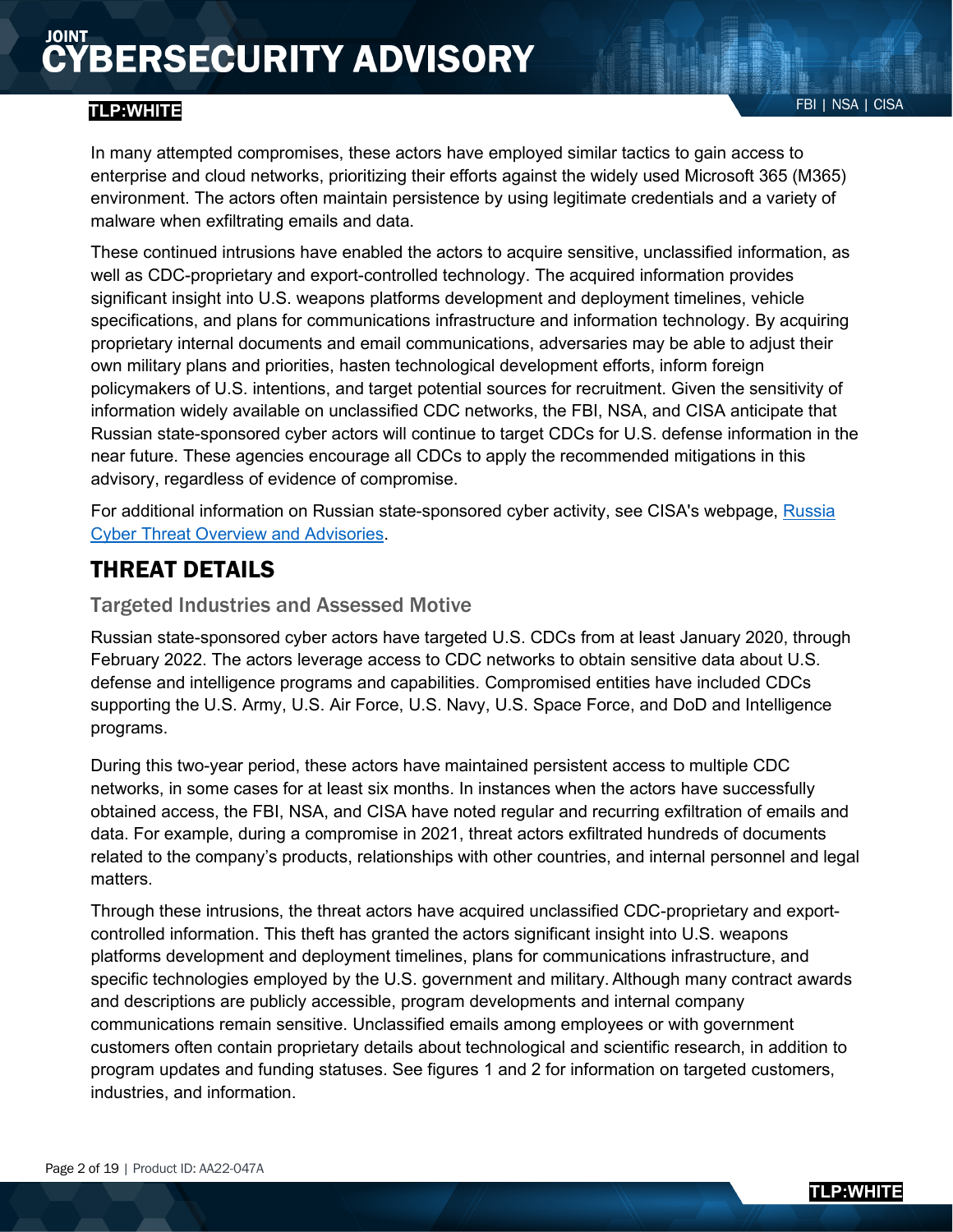# FBI | NSA | CISA **TLP:WHITE**



*Figure 2. Exfiltrated Information*

# Threat Actor Activity

*Note: This advisory uses the MITRE ATT&CK® for Enterprise framework, version 10. See the [ATT&CK for](https://attack.mitre.org/versions/v10/techniques/enterprise/)  [Enterprise](https://attack.mitre.org/versions/v10/techniques/enterprise/) for all referenced threat actor tactics and techniques. See the Tactics, Techniques, and Procedures (TTPs) section for a table of the threat actors' activity mapped to MITRE ATT&CK tactics and techniques.* 

#### *Initial Access*

Russian state-sponsored cyber actors use brute force methods, spearphishing, harvested credentials, and known vulnerabilities to gain initial access to CDC networks.

- Threat actors use brute force techniques  $[T1110]$  to identify valid account credentials [\[T1589.001\]](https://attack.mitre.org/versions/v10/techniques/T1589/001/) for domain and M365 accounts. After obtaining domain credentials, the actors use them to gain initial access to the networks. *Note: For more information, see joint NSA-FBI-CISA Cybersecurity Advisory: [Russian GRU Conducting Global Brute Force Campaign to](https://media.defense.gov/2021/Jul/01/2002753896/-1/-1/1/CSA_GRU_GLOBAL_BRUTE_FORCE_CAMPAIGN_UOO158036-21.PDF) [Compromise Enterprise and Cloud Environments.](https://media.defense.gov/2021/Jul/01/2002753896/-1/-1/1/CSA_GRU_GLOBAL_BRUTE_FORCE_CAMPAIGN_UOO158036-21.PDF)*
- Threat actors send spearphishing emails with links to malicious domains [\[T1566.002\]](https://attack.mitre.org/versions/v10/techniques/T1566/002) and use publicly available URL shortening services to mask the link [\[T1027\]](https://attack.mitre.org/versions/v10/techniques/T1027). Embedding shortened URLs instead of actor-controlled malicious domains is an obfuscation technique meant to bypass virus and spam scanning tools. The technique often promotes a false legitimacy to the email recipient, increasing the probability of a victim's clicking on the link.
- The threat actors use harvested credentials in conjunction with known vulnerabilities—for example, CVE-2020-0688 and CVE-2020-17144—on public-facing applications [\[T1078,](https://attack.mitre.org/versions/v10/techniques/T1078/) [T1190\]](https://attack.mitre.org/versions/v10/techniques/T1190/), such as virtual private networks (VPNs), to escalate privileges and gain remote code execution (RCE) on the exposed applications.<sup>[1](#page-18-0)</sup> In addition, threat actors have exploited CVE-2018-13379 on FortiClient to obtain credentials to access networks.
- As CDCs find and patch known vulnerabilities on their networks, the actors alter their tradecraft to seek new means of access. This activity necessitates CDCs maintain constant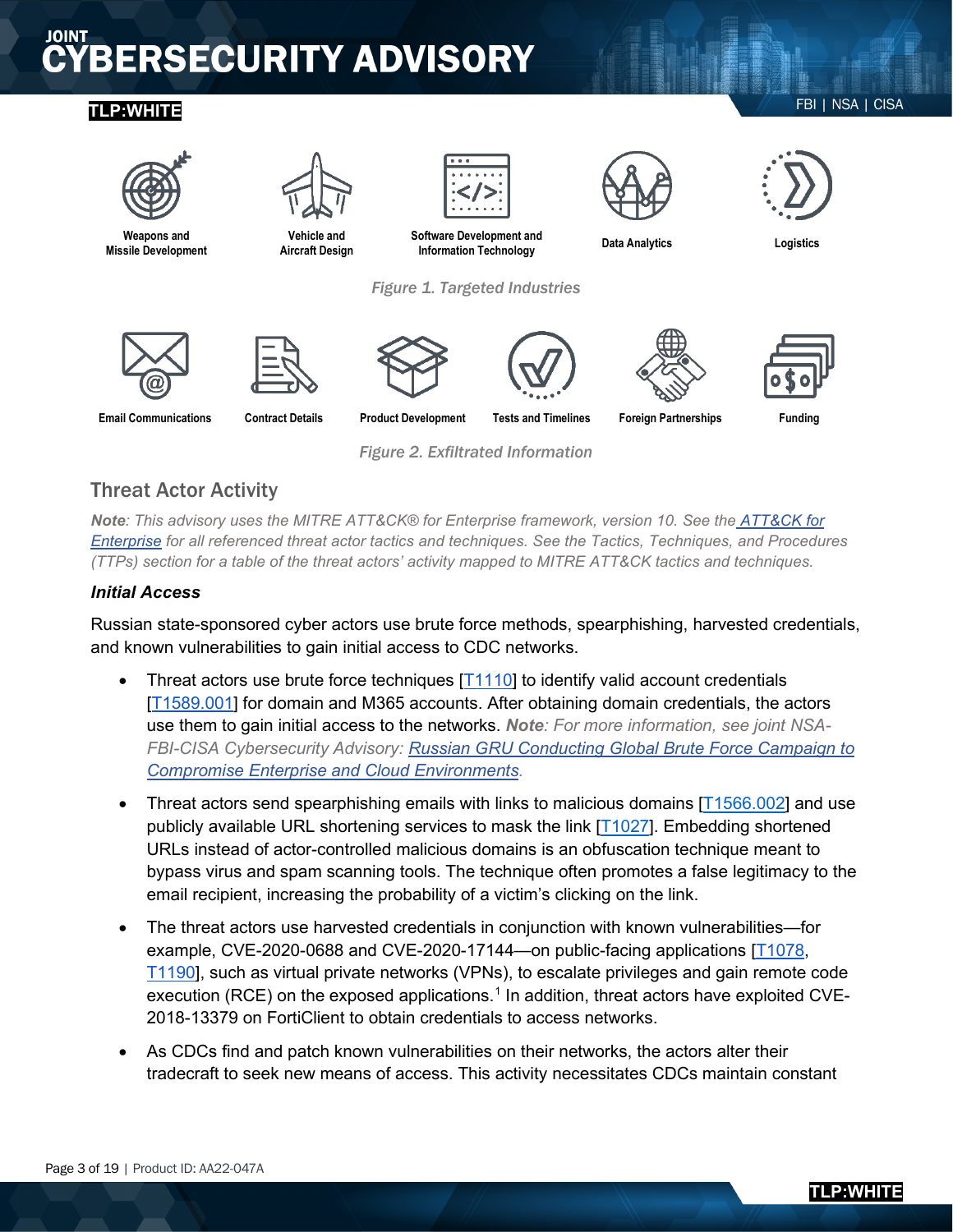### FBI | NSA | CISA **TLP:WHITE**

vigilance for software vulnerabilities and out-of-date security configurations, especially in internet-facing systems.

#### *Credential Access*

After gaining access to networks, the threat actors map the Active Directory (AD) and connect to domain controllers, from which they exfiltrate credentials and export copies of the AD database ntds.dit [\[T1003.003\]](https://attack.mitre.org/versions/v10/techniques/T1003/003/). In multiple instances, the threat actors have used Mimikatz to dump admin credentials from the domain controllers.

#### *Collection*

Using compromised M365 credentials, including global admin accounts, the threat actors can gain access to M365 resources, including SharePoint pages [\[T1213.002\]](https://attack.mitre.org/versions/v10/techniques/T1213/002/), user profiles, and user emails [\[T1114.002\]](https://attack.mitre.org/versions/v10/techniques/T1114/002/).

#### *Command and Control*

The threat actors routinely use virtual private servers (VPSs) as an encrypted proxy. The actors use VPSs, as well as small office and home office (SOHO) devices, as operational nodes to evade detection [\[T1090.003\]](https://attack.mitre.org/versions/v10/techniques/T1090/003/).

#### *Persistence*

In multiple instances, the threat actors maintained persistent access for at least six months. Although the actors have used a variety of malware to maintain persistence, the FBI, NSA, and CISA have also observed intrusions that did not rely on malware or other persistence mechanisms. In these cases, it is likely the threat actors relied on possession of legitimate credentials for persistence  $[T1078]$ , enabling them to pivot to other accounts, as needed, to maintain access to the compromised environments.

#### Tactics, Techniques, and Procedures

The following table maps observed Russian state-sponsored cyber activity to the MITRE ATT&CK for Enterprise framework. Several of the techniques listed in the table are based on observed procedures in contextual order. Therefore, some of the tactics and techniques listed in their respective columns appear more than once. See [Appendix A](#page-14-0) for a functional breakdown of TTPs. *Note: For specific countermeasures related to each ATT&CK technique, see the [Enterprise Mitigations](https://attack.mitre.org/mitigations/) section and [MITRE D3FEND™](https://d3fend.mitre.org/).*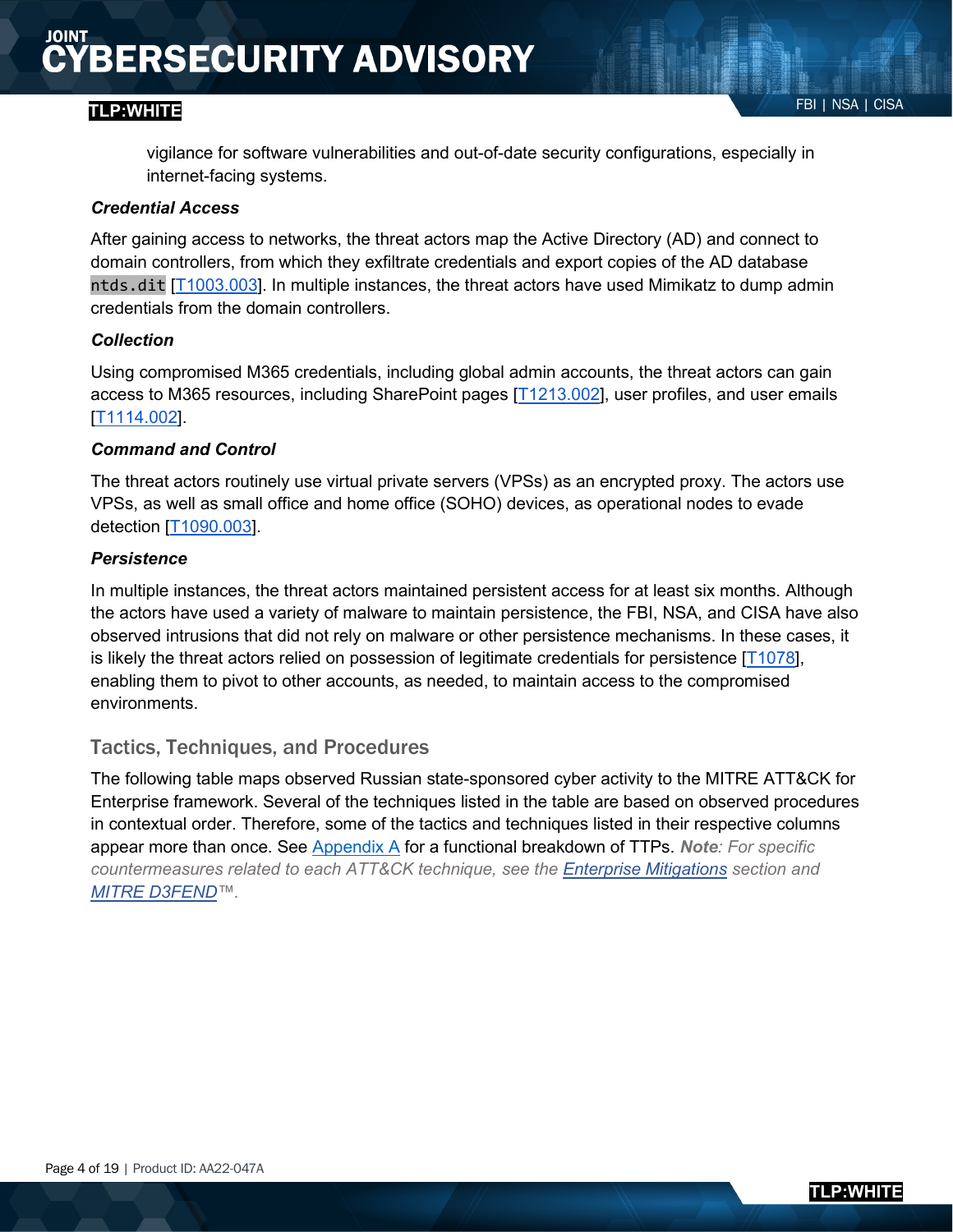# FBI | NSA | CISA **TLP:WHITE**

*Table 1: Observed Tactics, Techniques, and Procedures (TTPs)*

| <b>TACTIC</b>                                                                   | <b>TECHNIQUE</b>                                                                                     | <b>PROCEDURE</b>                                                                                                                                                                                                                                                                                                                                                                                                         |
|---------------------------------------------------------------------------------|------------------------------------------------------------------------------------------------------|--------------------------------------------------------------------------------------------------------------------------------------------------------------------------------------------------------------------------------------------------------------------------------------------------------------------------------------------------------------------------------------------------------------------------|
| <b>Reconnaissance</b><br>TA0043<br><b>Credential Access</b><br><b>TA0006</b>    | <b>Gather Victim Identity</b><br><b>Information: Credentials</b><br>T1589.001<br>Brute Force [T1110] | Threat actors used brute force<br>techniques to identify valid account<br>credentials for domain and M365<br>accounts. After obtaining domain<br>credentials, the actors used them to gain<br>initial access.                                                                                                                                                                                                            |
| <b>Initial Access [TA0001]</b>                                                  | <b>External Remote Services</b><br>[T1133]                                                           | Threat actors continue to research<br>vulnerabilities in Fortinet's FortiGate<br>VPN devices, conducting brute force<br>attacks and leveraging CVE-2018-13379<br>to gain credentials to access victim<br>networks. <sup>2</sup>                                                                                                                                                                                          |
| <b>Initial Access [TA0001]</b><br><b>Privilege Escalation</b><br><b>TA0004]</b> | Valid Accounts [T1078]<br><b>Exploit Public-Facing</b><br>Application [T1190]                        | Threat actors used credentials in<br>conjunction with known vulnerabilities on<br>public-facing applications, such as<br>virtual private networks (VPNs)-CVE-<br>2020-0688 and CVE-2020-17144-to<br>escalate privileges and gain remote<br>code execution (RCE) on the exposed<br>applications. <sup>3</sup>                                                                                                             |
| <b>Initial Access [TA0001]</b><br><b>Defense Evasion</b><br>[TA0005]            | Phishing: Spearphishing<br>Link [T1566.002]<br><b>Obfuscated Files or</b><br>Information [T1027]     | Threat actors sent spearphishing emails<br>using publicly available URL shortening<br>services. Embedding shortened URLs<br>instead of the actor-controlled malicious<br>domain is an obfuscation technique<br>meant to bypass virus and spam<br>scanning tools. The technique often<br>promotes a false legitimacy to the email<br>recipient and thereby increases the<br>possibility that a victim clicks on the link. |
| <b>Initial Access [TA0001]</b><br><b>Credential Access</b><br><b>TA0006</b>     | OS Credential Dumping:<br>NTDS [T1003.003]<br><b>Valid Accounts: Domain</b><br>Accounts [T1078.002]  | Threat actors logged into a victim's VPN<br>server and connected to the domain<br>controllers, from which they exfiltrated<br>credentials and exported copies of the<br>AD database ntds.dit.                                                                                                                                                                                                                            |
| <b>Initial Access [TA0001]</b>                                                  | <b>Valid Accounts: Cloud</b><br>Accounts [T1078.004]                                                 | In one case, the actors used valid<br>credentials of a global admin account                                                                                                                                                                                                                                                                                                                                              |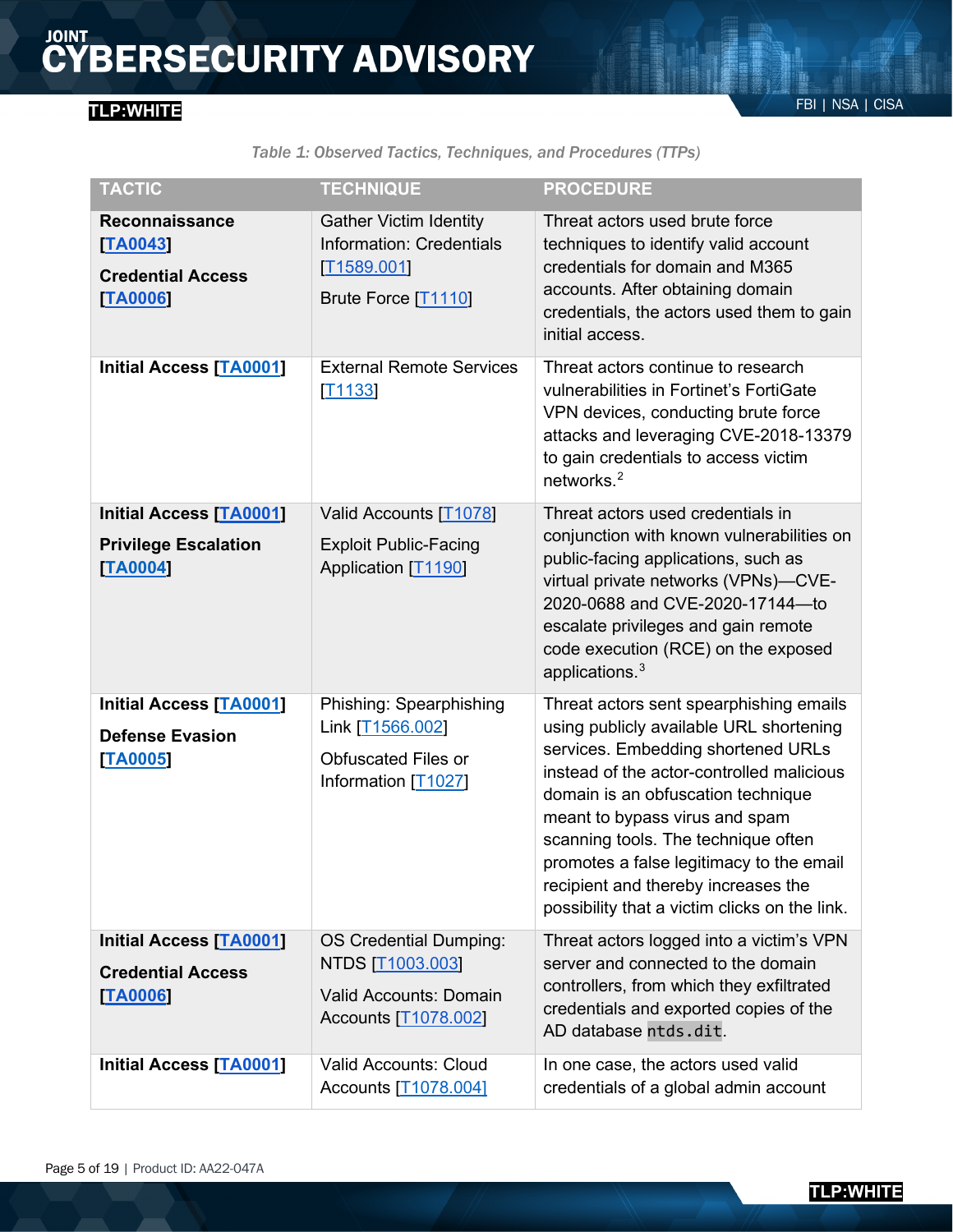# FBI | NSA | CISA **TLP:WHITE**

| <b>TACTIC</b>                                                         | <b>TECHNIQUE</b>                                                                  | <b>PROCEDURE</b>                                                                                                                                                                                                                                               |
|-----------------------------------------------------------------------|-----------------------------------------------------------------------------------|----------------------------------------------------------------------------------------------------------------------------------------------------------------------------------------------------------------------------------------------------------------|
| <b>Privilege Escalation</b><br>[TA0004]<br><b>Collection [TA0009]</b> | Data from Information<br>Repositories: SharePoint<br>T1213.002                    | within the M365 tenant to log into the<br>administrative portal and change<br>permissions of an existing enterprise<br>application to give read access to all<br>SharePoint pages in the environment, as<br>well as tenant user profiles and email<br>inboxes. |
| <b>Initial Access [TA0001]</b><br><b>Collection [TA0009]</b>          | <b>Valid Accounts: Domain</b><br>Accounts [T1078.002]<br>Email Collection [T1114] | In one case, the threat actors used<br>legitimate credentials to exfiltrate emails<br>from the victim's enterprise email<br>system.                                                                                                                            |
| Persistence [TA0003]<br><b>Lateral Movement</b><br><b>TA0008</b>      | Valid Accounts [T1078]                                                            | Threat actors used valid accounts for<br>persistence. After some victims reset<br>passwords for individually compromised<br>accounts, the actors pivoted to other<br>accounts, as needed, to maintain<br>access.                                               |
| <b>Discovery [TA0007]</b>                                             | <b>File and Network</b><br>Discovery [T1083]                                      | After gaining access to networks, the<br>threat actors used BloodHound to map<br>the Active Directory.                                                                                                                                                         |
| <b>Discovery [TA0007]</b>                                             | <b>Domain Trust Discovery</b><br>[T1482]                                          | Threat actors gathered information on<br>domain trust relationships that were<br>used to identify lateral movement<br>opportunities.                                                                                                                           |
| <b>Command and Control</b><br>[TA0011]                                | Proxy: Multi-hop Proxy<br>[T1090.003]                                             | Threat actors used multiple disparate<br>nodes, such as VPSs, to route traffic to<br>the target.                                                                                                                                                               |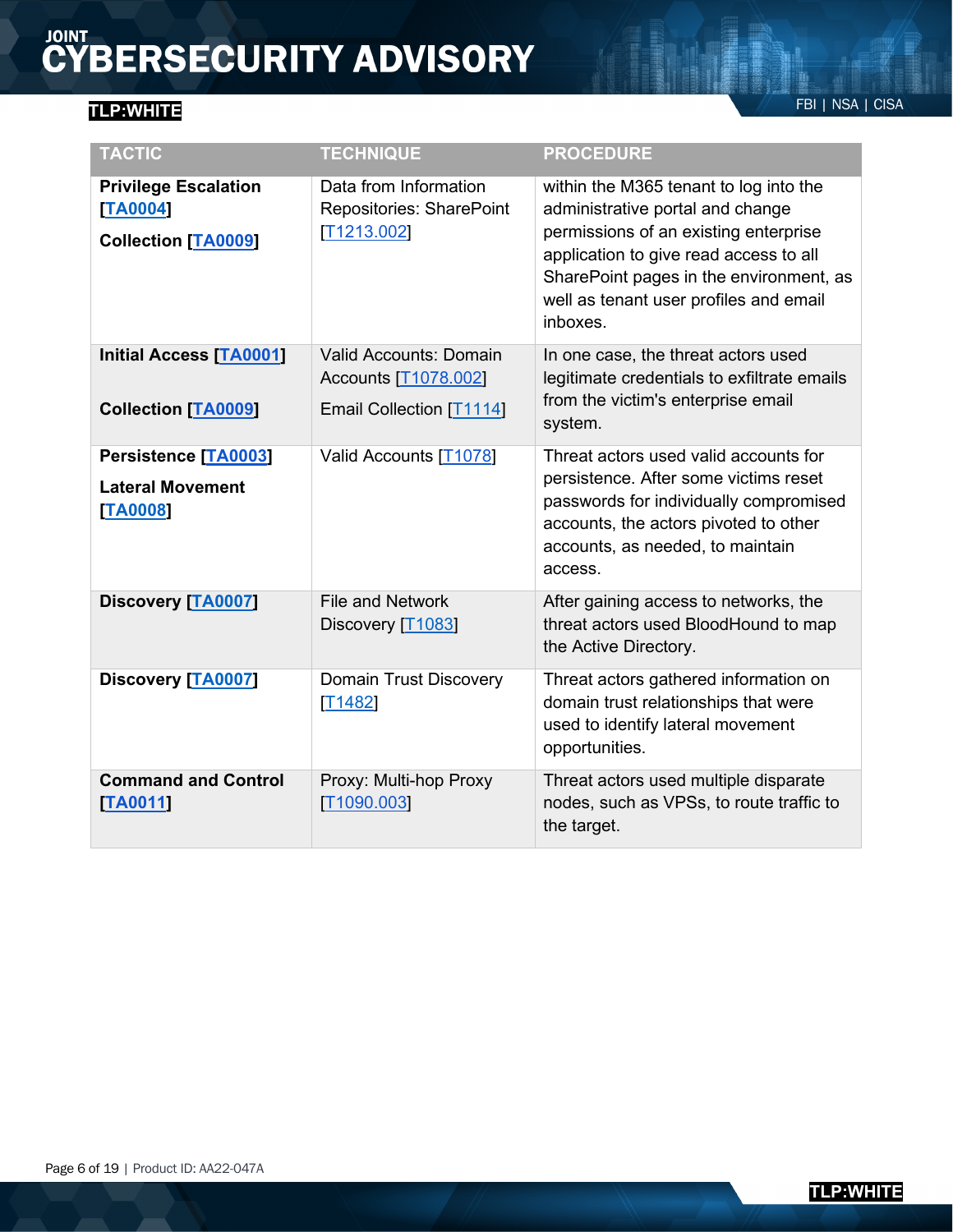# FBI | NSA | CISA **TLP:WHITE**

The FBI, NSA, and CISA urge all CDCs to investigate suspicious activity in their enterprise and cloud environments. *Note: For additional approaches on uncovering malicious cyber activity, see joint advisory [Technical Approaches to Uncovering and Remediating Malicious Activity,](https://us-cert.cisa.gov/sites/default/files/publications/AA20-245A-Joint_CSA-Technical_Approaches_to_Uncovering_Malicious_Activity_508.pdf) authored by CISA and the cybersecurity authorities of Australia, Canada, New Zealand, and the United Kingdom.*

### Detect Unusual Activity

**Implement robust log collection and retention.** Robust logging is critical for detecting unusual activity. Without a centralized log collection and monitoring capability, organizations have limited ability to investigate incidents or detect the threat actor behavior described in this advisory. Depending on the environment, tools and solutions include:

- Cloud native solutions, such as cloud-native security incident and event management (SIEM) tools.
- Third-party tools, such as Sparrow, to review Microsoft cloud environments and to detect unusual activity, service principals, and application activity. *Note: For guidance on using these and other detection tools, refer to CISA Cybersecurity Advisory [Detecting Post-Compromise](https://us-cert.cisa.gov/ncas/alerts/aa21-008a)  [Threat Activity in Microsoft Cloud Environments.](https://us-cert.cisa.gov/ncas/alerts/aa21-008a)*

#### Look for Evidence of Known TTPs

- **Look for behavioral evidence or network and host-based artifacts** from known TTPs associated with this activity. To detect password spray activity, review authentication logs for system and application login failures of valid accounts. Look for frequent, failed authentication attempts across multiple accounts.
- To detect use of compromised credentials in combination with a VPS, follow the steps below:
	- o **Review logs for suspicious "impossible logins,"** such as logins with changing usernames, user agent strings, and IP address combinations or logins where IP addresses do not align to the expected user's geographic location.
	- o **Look for one IP used for multiple accounts,** excluding expected logins.
	- o **Search for "impossible travel,"** which occurs when a user logs in from multiple IP addresses that are a significant geographic distance apart (i.e., a person could not realistically travel between the geographic locations of the two IP addresses in the time between logins). *Note: This detection opportunity can result in false positives if legitimate users apply VPN solutions before connecting to networks.*
	- o **Evaluate processes and program execution command-line arguments** that may indicate credential dumping, especially attempts to access or copy the ntds.dit file from a domain controller.
	- o **Identify suspicious privileged account use** after resetting passwords or applying user account mitigations.
	- o **Review logs for unusual activity** in typically dormant accounts.
	- o **Look for unusual user agent strings**, such as strings not typically associated with normal user activity, which may indicate bot activity.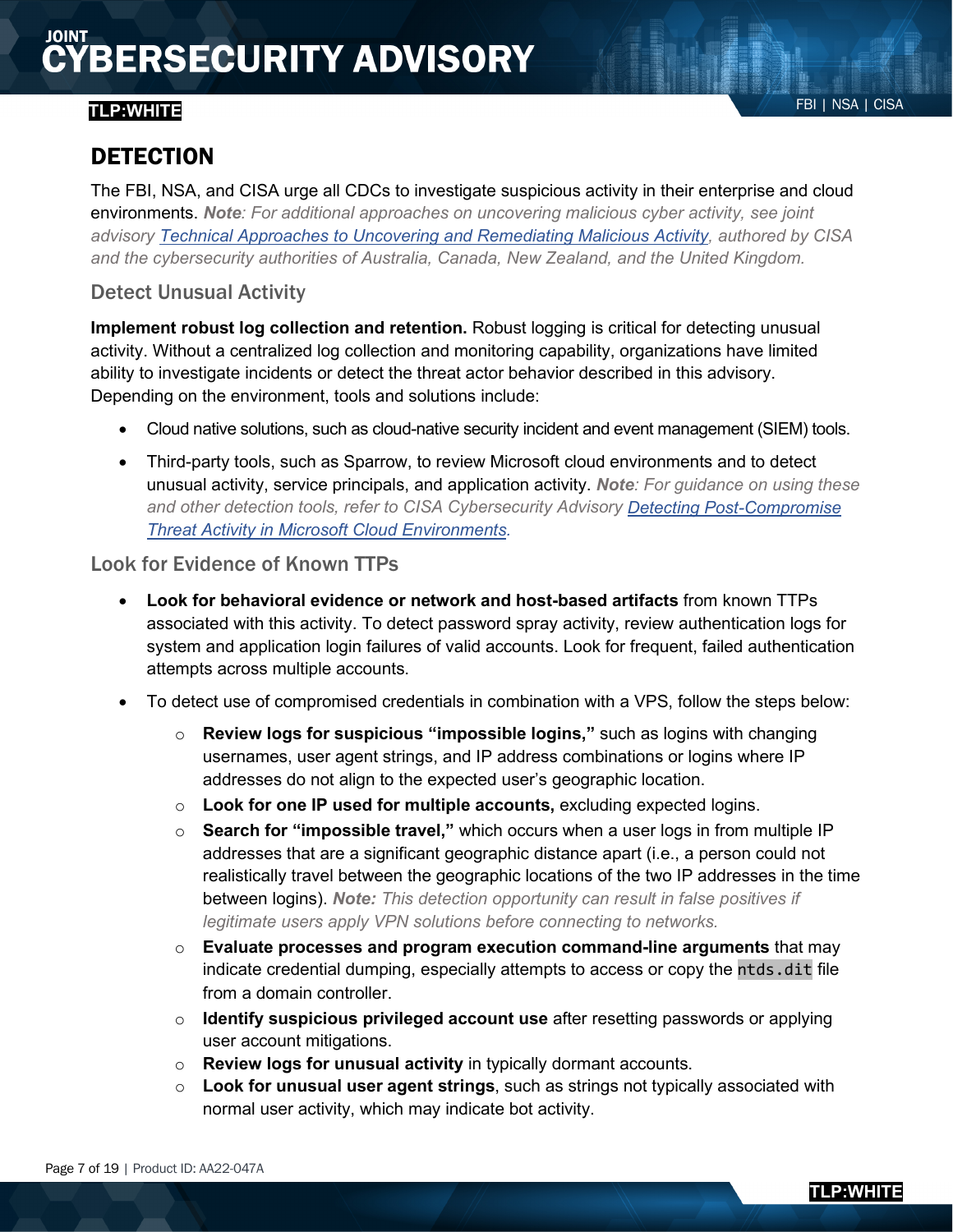# FBI | NSA | CISA **TLP:WHITE**

# INCIDENT RESPONSE AND REMEDIATION

Organizations with evidence of compromise should assume full identity compromise and initiate a full identity reset.

- **Reset passwords for all local accounts.** These accounts should include Guest, HelpAssistant, DefaultAccount, System, Administrator, and krbtgt. It is essential to reset the password for the krbtgt account, as this account is responsible for handling Kerberos ticket requests as well as encrypting and signing them. *Note: Reset the krbtgt account twice and consecutively with a 10-hour waiting period between resets (i.e., perform the first krbtgt password reset, wait 10 hours, and then follow with a second krbtgt password reset). The krbtgt password resets may take a long time to propagate fully on large AD environments. Refer to Microsoft's [AD Forest Recovery - Resetting the krbtgt password](https://docs.microsoft.com/en-us/windows-server/identity/ad-ds/manage/ad-forest-recovery-resetting-the-krbtgt-password) guidance and automation script for additional information. [4](#page-18-3),[5](#page-18-4)*
- **Reset all domain user, admin, and service account passwords.**

*Note: For guidance on evicting advanced persistent threat (APT) actors from cloud and enterprise environments, refer to CISA Analysis Report [Eviction Guidance for Networks Affected by the SolarWinds and](https://us-cert.cisa.gov/ncas/analysis-reports/ar21-134a)  [Active Directory/Microsoft 365 \(M365\) Compromise.](https://us-cert.cisa.gov/ncas/analysis-reports/ar21-134a) Although this guidance was drafted for federal agencies compromised by the Russian Foreign Intelligence Service (SVR) via the [SolarWinds Orion supply chain](https://us-cert.cisa.gov/remediating-apt-compromised-networks)  [compromise,](https://us-cert.cisa.gov/remediating-apt-compromised-networks) the steps provided in the Eviction Phase are applicable for all organizations crafting eviction plans for suspected APT actors.*

# MITIGATIONS

The FBI, NSA, and CISA encourage all CDCs, with or without evidence of compromise, to apply the following mitigations to reduce the risk of compromise by this threat actor. While these mitigations are not intended to be all-encompassing, they address common TTPs observed in these intrusions and will help to mitigate against common malicious activity.

### Implement Credential Hardening

#### <span id="page-7-0"></span>*Enable Multifactor Authentication*

<span id="page-7-1"></span>• **Enable multifactor authentication (MFA)** for all users, without exception. Subsequent authentication may not require MFA, enabling the possibility to bypass MFA by reusing single factor authentication assertions (e.g., Kerberos authentication). Reducing the lifetime of assertions will cause account re-validation of their MFA requirements.<sup>[6](#page-18-5)</sup> Service accounts should not use MFA. Automation and platform features (e.g., Group Managed Service Accounts, gMSA) can provide automatic and periodic complex password management for service accounts, reducing the threat surface against single factor authentication assertions.<sup>[7](#page-18-6)</sup>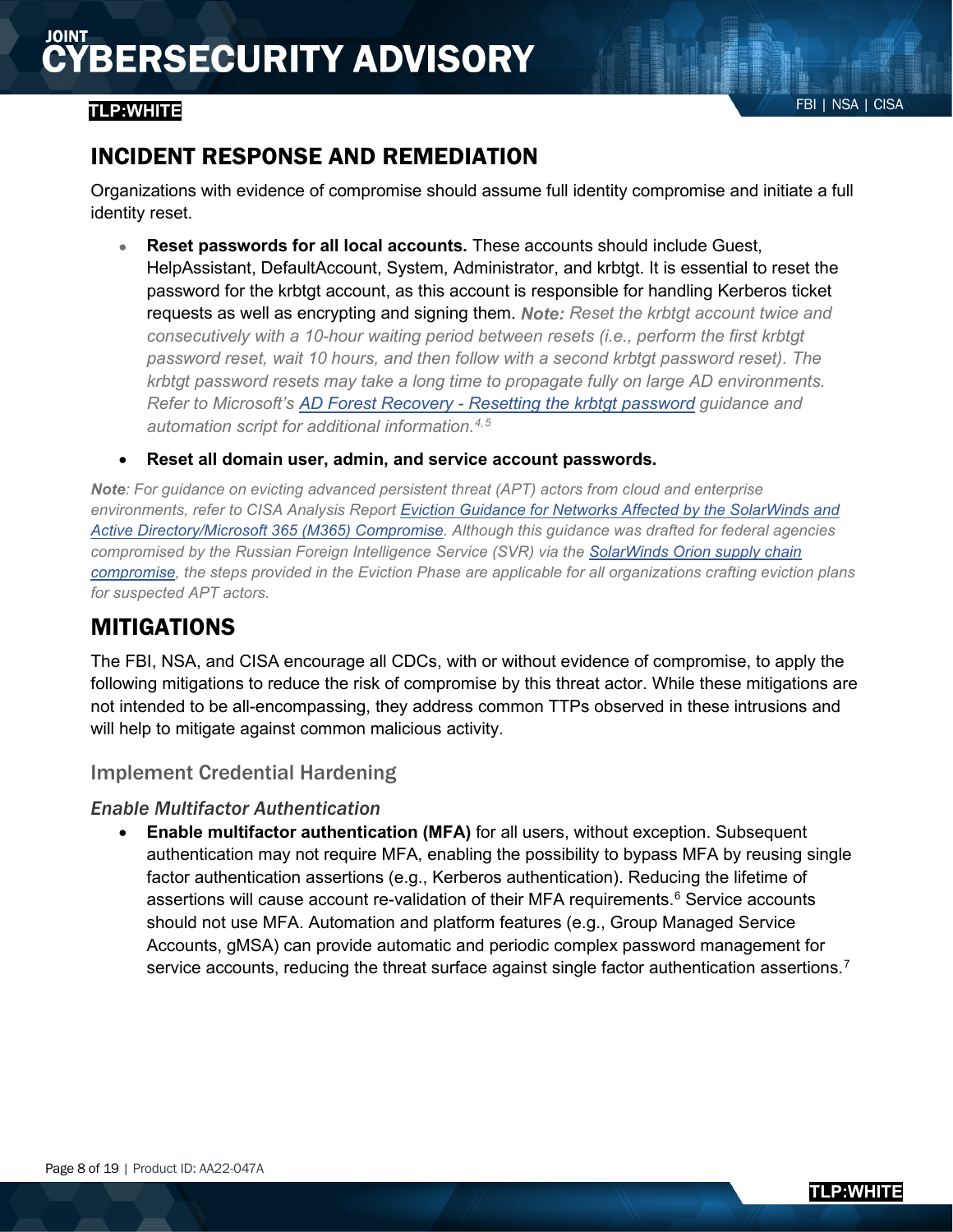### FBI | NSA | CISA **TLP:WHITE**

#### *Enforce Strong, Unique Passwords*

- **Require accounts to have strong, unique passwords.** Passwords should not be reused across multiple accounts or stored on the system where an adversary may have access.
- **Enable password management functions**, such as Local Administrator Password Solution (LAPS), for local administrative accounts. This will reduce the burden of users' managing passwords and encourage them to have strong passwords.

#### *Introduce Account Lockout and Time-Based Access Features*

- **Implement time-out and lock-out features** in response to repeated failed login attempts.
- **Configure time-based access for accounts set at the admin level and higher.** For example, the Just-In-Time (JIT) access method provisions privileged access when needed and can support enforcement of the principle of least privilege (as well as the Zero Trust model). This is a process where a network-wide policy is set in place to automatically disable administrator accounts at the AD level when the account is not in direct need. When the account is needed, individual users submit their requests through an automated process that enables access to a system but only for a set timeframe to support task completion.

#### *Reduce Credential Exposure*

• **Use virtualization solutions on modern hardware and software** to ensure credentials are securely stored, and protect credentials via capabilities, such as Windows Defender Credential Guard (CredGuard) and Trusted Platform Module (TPM).<sup>[8](#page-18-7)</sup> Protecting domain credentials with CredGuard requires configuration and has limitations in protecting other types of credentials (e.g., WDigest and local accounts).<sup>[9,](#page-18-8)[10](#page-18-9)</sup> CredGuard uses TPMs to protect stored credentials. TPMs function as a system integrity observer and trust anchor ensuring the integrity of the boot sequence and mechanisms (e.g., UEFI Secure Boot). Installation of Windows [11](#page-18-10) requires TPM v2.0.<sup>11</sup> Disabling WDigest and rolling expiring NTLM secrets in smartcards will further protect other credentials not protected by CredGuard.<sup>[12,](#page-18-11)[13](#page-18-12)</sup>

#### Establish Centralized Log Management

- <span id="page-8-0"></span>• **Create a centralized log management system**. Centralized logging applications allow network defenders to look for anomalous activity, such as out-of-place communications between devices or unaccountable login failures, in the network environment.
	- o Forward all logs to a SIEM tool.
	- o Ensure logs are searchable.
	- $\circ$  Retain critical and historic network activity logs for a minimum of 180 days.
- **If using M365, enable Unified Audit Log (UAL)**—M365's logging capability—which contains events from Exchange Online, SharePoint online, OneDrive, Azure AD, Microsoft Teams, PowerBI, and other M365 services.
- **Correlate logs, including M365 logs, from network and host security devices**. This correlation will help with detecting anomalous activity in the network environment and connecting it with potential anomalous activity in M365.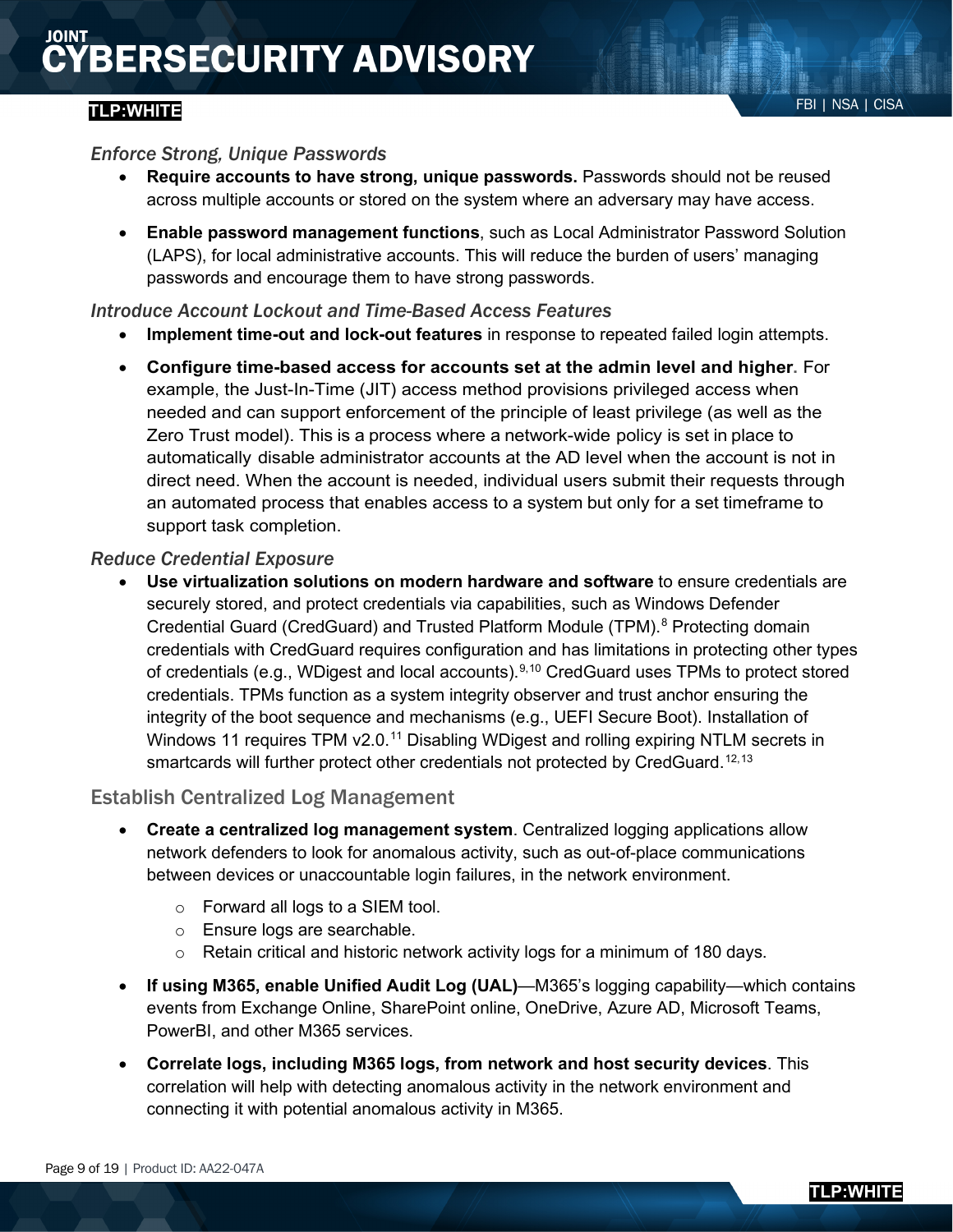### FBI | NSA | CISA **TLP:WHITE**

In addition to setting up centralized logging, organizations should:

- **Ensure PowerShell logging is turned on**. Threat actors often use PowerShell to hide their malicious activities.<sup>[14](#page-18-13)</sup>
- **Update PowerShell instances to version 5.0 or later** and uninstall all earlier versions of PowerShell. Logs from prior versions are either non-existent or do not record enough detail to aid in enterprise monitoring and incident response activities.
- **Confirm PowerShell 5.0 instances have module, script block, and transcription logging**  enabled.
- **Monitor remote access/Remote Desktop Protocol (RDP) logs** and disable unused remote access/RDP ports.

#### Initiate a Software and Patch Management Program

- **Consider using a centralized patch management system**. Failure to deploy software patches in a timely manner makes an organization a target of opportunity, increasing its risk of compromise. Organizations can ensure timely patching of software vulnerabilities by implementing an enterprise-wide software and patch management program.[15](#page-18-14)
	- $\circ$  If an organization is unable to update all software shortly after a patch is released, **prioritize patches for CVEs that are already known** to be exploited or that would be accessible to the largest number of potential adversaries (such as internet-facing systems).
	- o **Subscribe to [CISA cybersecurity notifications and advisories](https://us-cert.cisa.gov/ncas)** to keep up with known exploited vulnerabilities, security updates, and threats. This will assist organizations in maintaining situational awareness of critical software vulnerabilities and, if applicable, associated exploitation.
- **Sign up for CISA's [cyber hygiene services](https://www.cisa.gov/cyber-hygiene-services)**, including vulnerability scanning, to help reduce exposure to threats. CISA's vulnerability scanning service evaluates external network presence by executing continuous scans of public, static IPs for accessible services and vulnerabilities.

#### Employ Antivirus Programs

- **Ensure that antivirus applications are installed on all organizations' computers** and are configured to prevent spyware, adware, and malware as part of the operating system security baseline.
- **Keep virus definitions up to date**.
- **Regularly monitor antivirus scans**.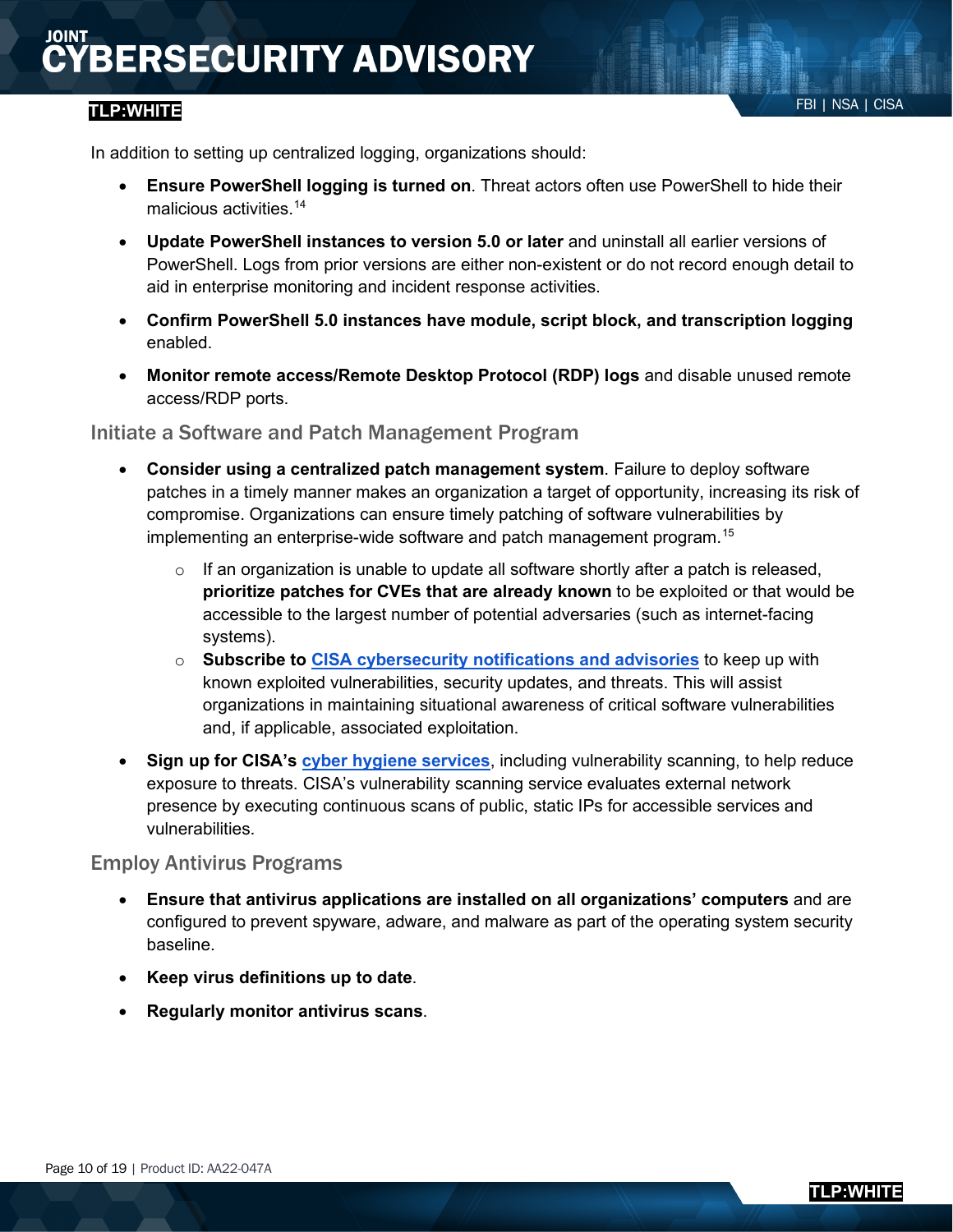## FBI | NSA | CISA **TLP:WHITE**

### <span id="page-10-0"></span>Use Endpoint Detection and Response Tools

• **Utilize endpoint detection and response (EDR) tools**. These tools allow a high degree of visibility into the security status of endpoints and can be an effective defense against threat actors. EDR tools are particularly useful for detecting lateral movement, as they have insight into common and uncommon network connections for each host.

### Maintain Rigorous Configuration Management Programs

• **Audit configuration management programs** to ensure they can track and mitigate emerging threats. Review system configurations for misconfigurations and security weaknesses. Having a robust configuration program hinders sophisticated threat operations by limiting the effectiveness of opportunistic attacks.[16](#page-18-15)

#### Enforce the Principle of Least Privilege

- **Apply the principle of least privilege.** Administrator accounts should have the minimum permissions they need to do their tasks. This can reduce the impact if an administrator account is compromised.
- **For M365, assign administrator roles to role-based access control (RBAC)** to implement the principle of least privilege. Given its high level of default privilege, you should only use the Global Administrator account when absolutely necessary. Using Azure AD's numerous other built-in administrator roles instead of the Global Administrator account can limit assigning unnecessary privileges. *Note: Refer to the Microsoft documentation, [Azure AD built-in roles,](https://docs.microsoft.com/en-us/azure/active-directory/users-groups-roles/directory-assign-admin-roles) for more information about Azure AD.*
- **Remove privileges not expressly required by an account's function or role.**
- **Ensure there are unique and distinct administrative accounts** for each set of administrative tasks.
- **Create non-privileged accounts for privileged users,** and ensure they use the nonprivileged accounts for all non-privileged access (e.g., web browsing, email access).
- **Reduce the number of domain and enterprise administrator accounts,** and remove all accounts that are unnecessary.
- **Regularly audit administrative user accounts.**
- **Regularly audit logs to ensure new accounts are legitimate users.**
- **Institute a group policy that disables remote interactive logins,** and use Domain Protected Users Group.

To assist with identifying suspicious behavior with administrative accounts:

- **Create privileged role tracking.**
- **Create a change control process** for all privilege escalations and role changes on user accounts.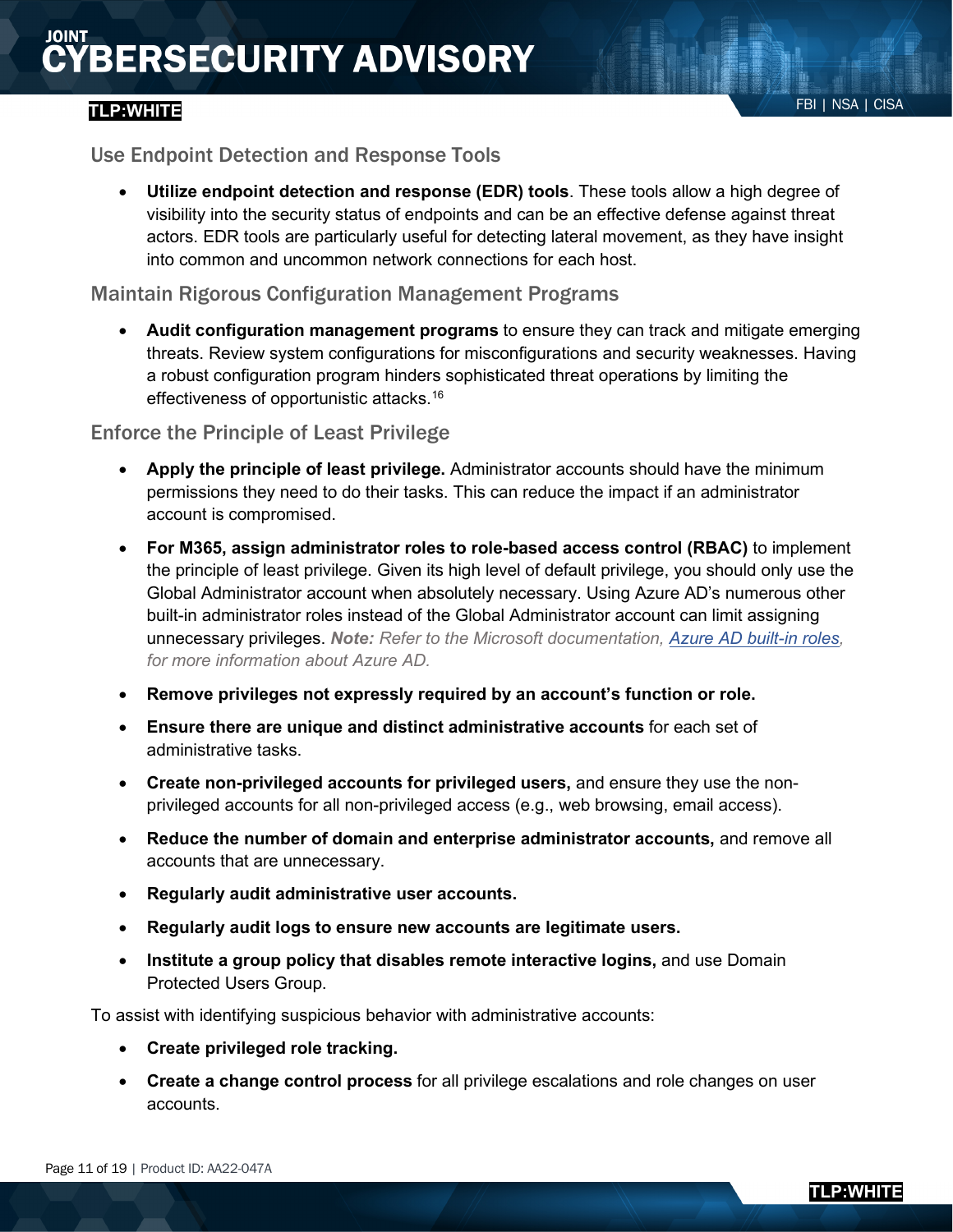### FBI | NSA | CISA **TLP:WHITE**

- **Enable alerts on privilege escalations and role changes.**
- **Log privileged user changes** in the network environment, and create an alert for unusual events.

#### Review Trust Relationships

- **Review existing trust relationships with IT service providers,** such as managed service providers (MSPs) and cloud service providers (CSPs). Threat actors are known to exploit trust relationships between providers and their customers to gain access to customer networks and data.
- **Remove unnecessary trust relationships.**
- **Review contractual relationships** with all service providers, and ensure contracts include:
	- o Security controls the customer deems appropriate.
	- o Appropriate monitoring and logging of provider-managed customer systems.
	- $\circ$  Appropriate monitoring of the service provider's presence, activities, and connections to the customer network.
	- o Notification of confirmed or suspected security events and incidents occurring on the provider's infrastructure and administrative networks.

*Note: Review CISA's page on [APTs Targeting IT Service Provider Customers](https://us-cert.cisa.gov/APTs-Targeting-IT-Service-Provider-Customers) and [CISA Insights: Mitigations](https://www.cisa.gov/sites/default/files/publications/CISA%20Insights_Guidance-for-MSPs-and-Small-and-Mid-sized-Businesses_S508C.pdf)  [and Hardening Guidance for MSPs and Small and Mid-sized Businesses](https://www.cisa.gov/sites/default/files/publications/CISA%20Insights_Guidance-for-MSPs-and-Small-and-Mid-sized-Businesses_S508C.pdf) for additional recommendations for MSP and CSP customers.*

### Encourage Remote Work Environment Best Practices

With the increase in remote work and use of VPN services due to COVID-19, the FBI, NSA, and CISA encourage regularly monitoring remote network traffic, along with employing the following best practices. *Note: For additional information, see joint NSA-CISA Cybersecurity Information Sheet: [Selecting and Hardening Remote Access VPN Solutions.](https://media.defense.gov/2021/Sep/28/2002863184/-1/-1/0/CSI_SELECTING-HARDENING-REMOTE-ACCESS-VPNS-20210928.PDF)*

- **Regularly update VPNs, network infrastructure devices, and devices used for remote work environments** with the latest software patches and security configurations.
- **When possible, require MFA on all VPN connections**. Physical security tokens are the most secure form of MFA, followed by authenticator applications. When MFA is unavailable, mandate that employees engaging in remote work use strong passwords.
- **Monitor network traffic for unapproved and unexpected protocols**.
- **Reduce potential attack surfaces by discontinuing unused VPN servers** that may be used as a point of entry by adversaries.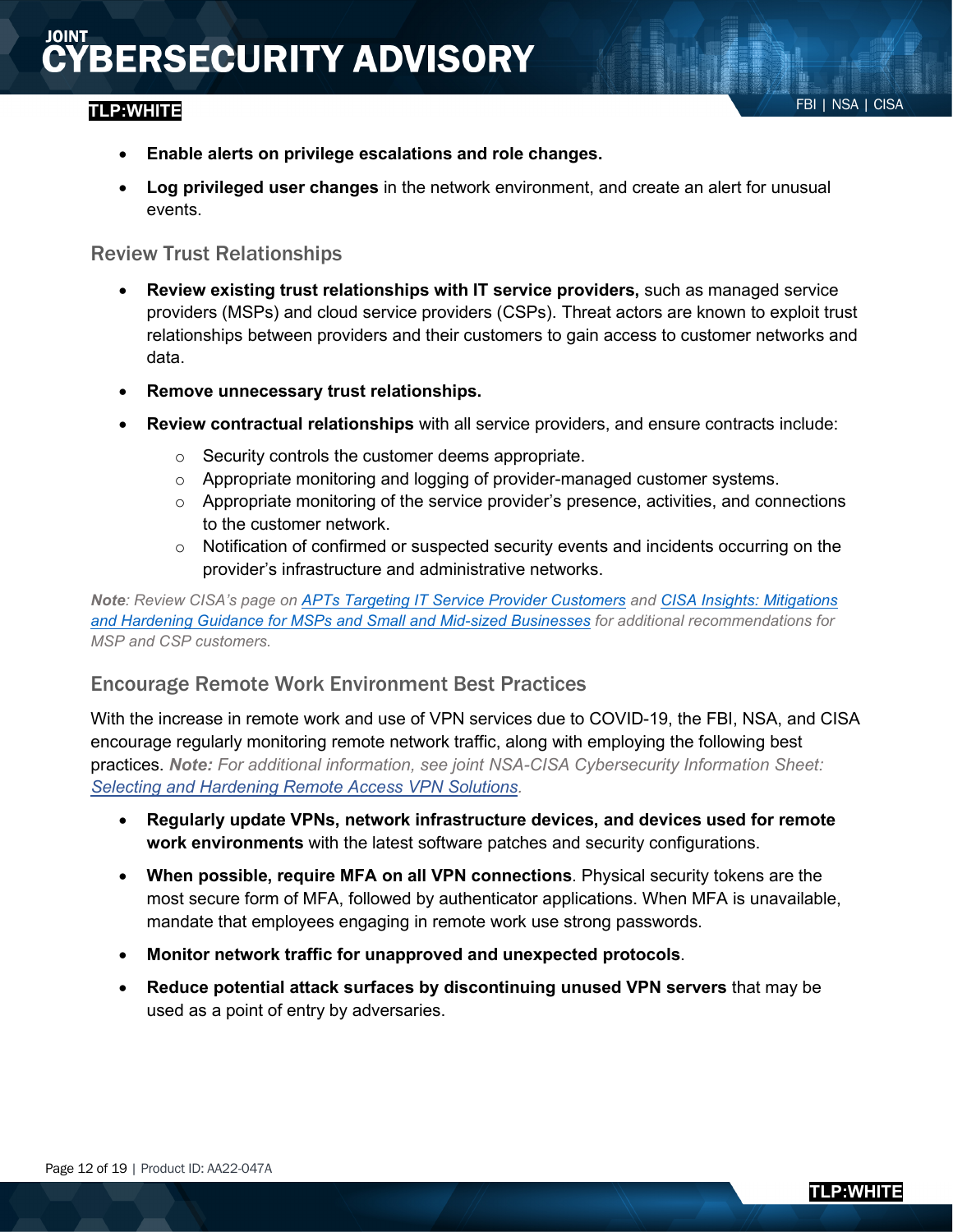## FBI | NSA | CISA **TLP:WHITE**

### Establish User Awareness Best Practices

Cyber actors frequently use unsophisticated methods to gain initial access, which can often be mitigated by stronger employee awareness of indicators of malicious activity. The FBI, NSA, and CISA recommend the following best practices to improve employee operational security when conducting business:

- **Provide end user awareness and training**. To help prevent targeted social engineering and spearphishing scams, ensure that employees and stakeholders are aware of potential cyber threats and how they are delivered. Also, provide users with training on information security principles and techniques.
- **Inform employees of the risks of social engineering attacks**, e.g., risks associated with posting detailed career information to social or professional networking sites.
- **Ensure that employees are aware of what to do and whom to contact when they see suspicious activity or suspect a cyber intrusion** to help quickly and efficiently identify threats and employ mitigation strategies.

### Apply Additional Best Practice Mitigations

- **Deny atypical inbound activity from known anonymization services**, including commercial VPN services and The Onion Router (TOR).
- **Impose listing policies for applications and remote access** that only allow systems to execute known and permitted programs under an established security policy.
- **Identify and create offline backups for critical assets**.
- **Implement network segmentation**.
- **Review CISA Alert** [AA20-120A: Microsoft Office 365 Security Recommendations](https://us-cert.cisa.gov/ncas/alerts/aa20-120a) for additional recommendations on hardening M365 cloud environments.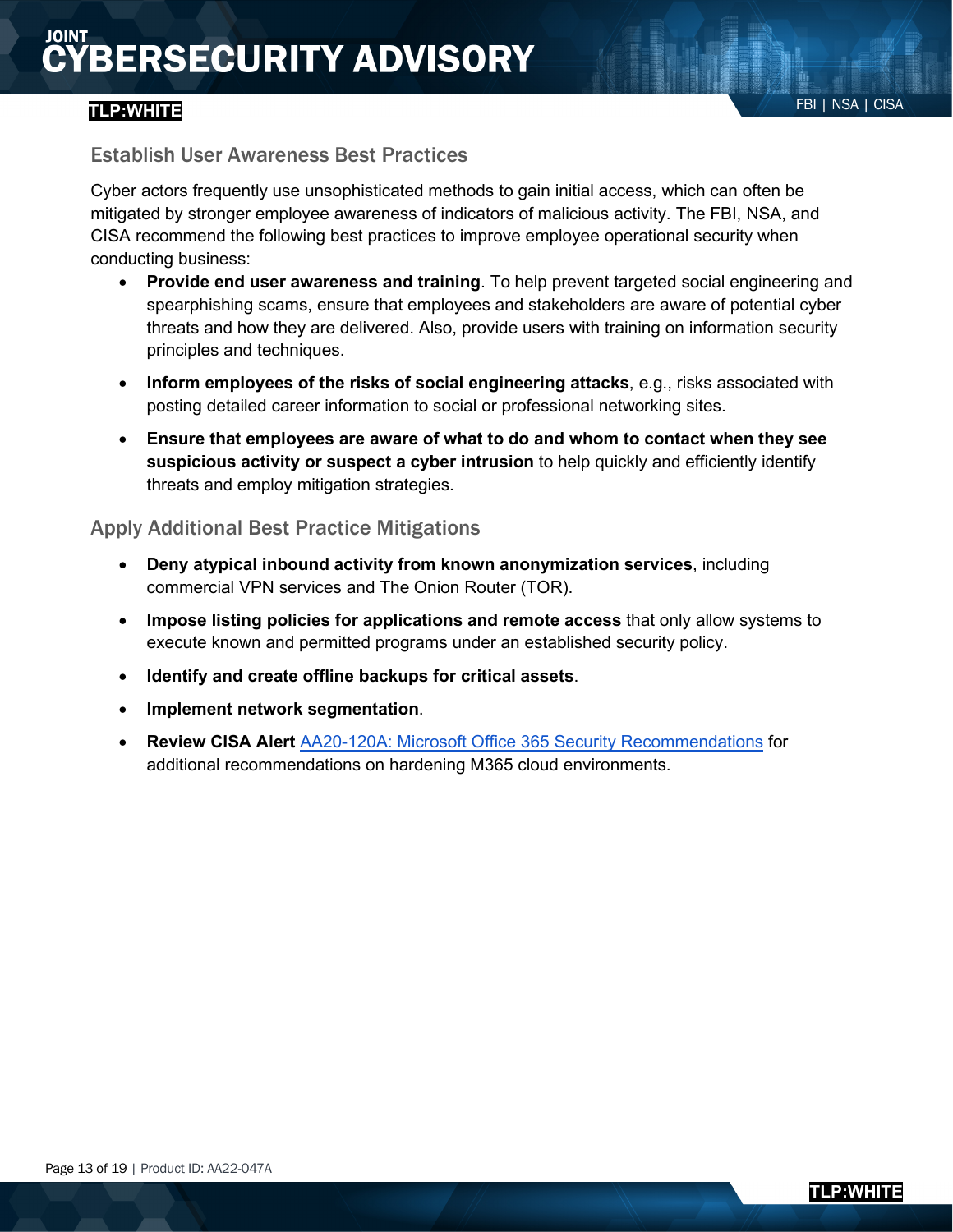# FBI | NSA | CISA **TLP:WHITE**

# REWARDS FOR JUSTICE PROGRAM

If you have information on state-sponsored Russian cyber operations targeting U.S. critical infrastructure, contact the Department of State's Rewards for Justice Program. You may be eligible for a reward of up to \$10 million, which the Department is offering for information leading to the identification or location of any person who, while acting under the direction or control of a foreign government, participates in malicious cyber activity against U.S. critical infrastructure in violation of the Computer Fraud and Abuse Act (CFAA). Contact (202) 702-7843 on WhatsApp, Signal, or Telegram, or send information via the Rewards for Justice secure Tor-based tips line located on the Dark Web. For more details, refer to [rewardsforjustice.net.](https://rewardsforjustice.net/terrorist-rewards/foreign-malicious-cyber-activity-against-u-s-critical-infrastructure/)

# CAVEATS

The information you have accessed or received is being provided "as is" for informational purposes only. The FBI, NSA, and CISA do not endorse any commercial product or service, including any subjects of analysis. Any reference to specific commercial products, processes, or services by service mark, trademark, manufacturer, or otherwise, does not constitute or imply their endorsement, recommendation, or favoring by the FBI, NSA, or CISA.

# CONTACT

To report suspicious activity related to information found in this Joint Cybersecurity Advisory, contact your local FBI field office at [www.fbi.gov/contact-us/field-offices](http://www.fbi.gov/contact-us/field-offices) or the FBI's 24/7 Cyber Watch (CyWatch) at (855) 292-3937 or by email at [CyWatch@fbi.gov.](mailto:CyWatch@fbi.gov) When available, please include the following information regarding the incident: date, time, and location of the incident; type of activity; number of people affected; type of equipment used for the activity; the name of the submitting company or organization; and a designated point of contact. To request incident response resources or technical assistance related to these threats, contact CISA at [Central@cisa.gov.](mailto:central@cisa.gov) For NSA client requirements or general cybersecurity inquiries, contact the NSA Cybersecurity Requirements Center at 410-854-4200 or Cybersecurity Requests@nsa.gov. Defense Industrial Base companies may additionally sign up for NSA's free cybersecurity services, including Protective DNS, vulnerability scanning, and threat intelligence collaboration at dib defense@cyber.nsa.gov.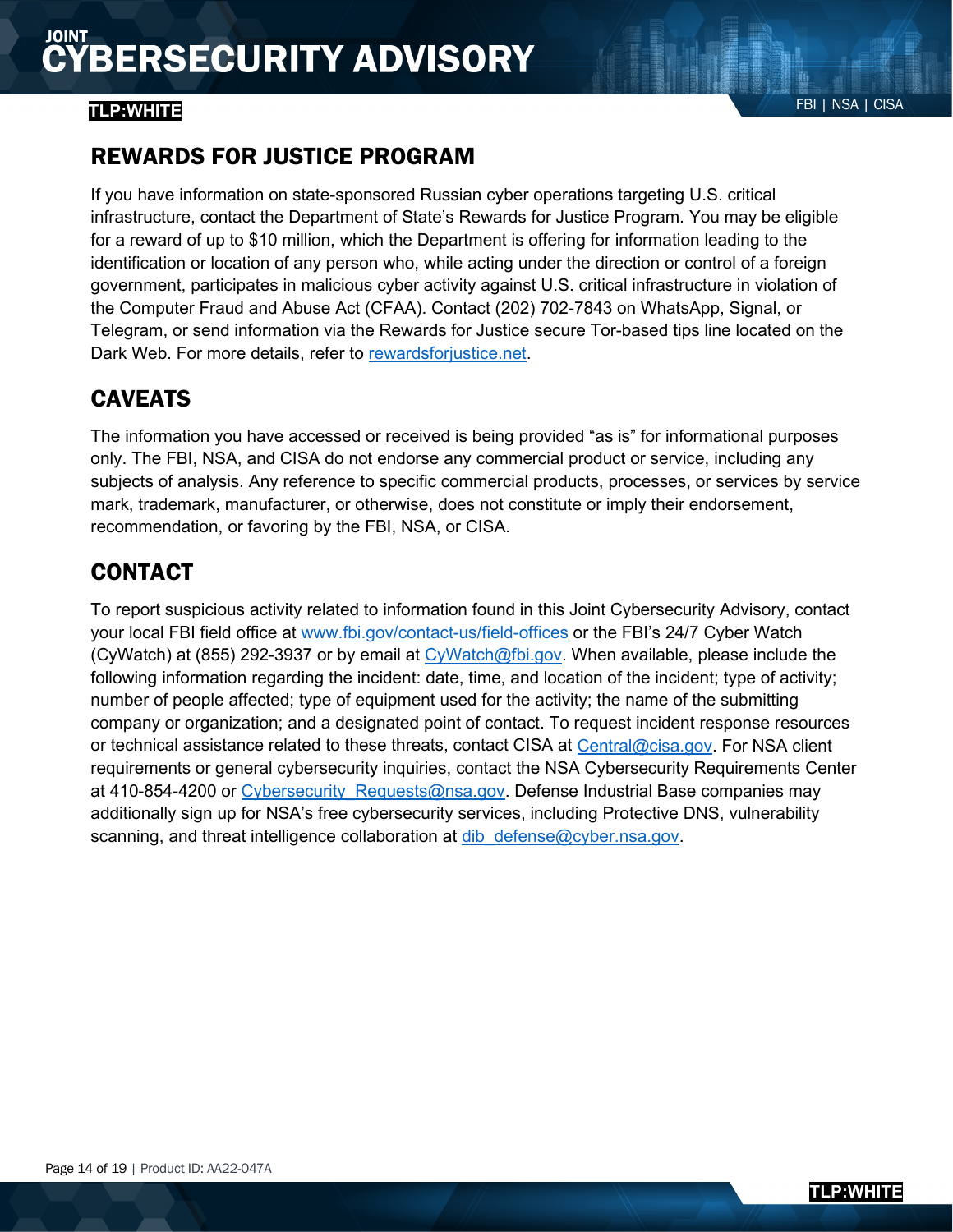### FBI | NSA | CISA **TLP:WHITE**

### <span id="page-14-0"></span>Appendix: Detailed Tactics, Techniques, and Procedures

#### **Reconnaissance [\[TA0043\]](https://attack.mitre.org/tactics/TA0043/)**

Reconnaissance consists of techniques that involve adversaries actively or passively gathering information that can be used to support targeting. The adversary is known for harvesting login credentials [\[T1589.001\]](https://attack.mitre.org/techniques/T1589/001).[17](#page-18-16)

| I ID      | <b>Name</b>                                               | <b>Description</b>                                                       |
|-----------|-----------------------------------------------------------|--------------------------------------------------------------------------|
| T1589.001 | <b>Gather Victim Identity</b><br>Information: Credentials | Adversaries may gather credentials that can be used<br>during targeting. |

#### **Initial Access [\[TA0001\]](https://attack.mitre.org/versions/v10/tactics/TA0001/)**

Initial Access consists of techniques that use various entry vectors to gain their initial foothold within a network. For example, the adversary may obtain and abuse credentials of existing accounts as a means of gaining Initial Access, Persistence, Privilege Escalation, or Defense Evasion [\[T1078\]](https://attack.mitre.org/techniques/T1078).<sup>[18](#page-18-17)</sup> These specific actors obtained and abused credentials of domain [\[T1078.002\]](https://attack.mitre.org/techniques/T1078/002) and cloud accounts  $[T1078.004]$ <sup>[19](#page-18-18)</sup> The actors also used external remote services to gain access to systems  $[T1133]$ <sup>[20](#page-18-19)</sup> The adversary took advantage of weaknesses in internet-facing servers and conducted SQL injection attacks against organizations' external websites  $[T1190]$ <sup>[21](#page-18-20)</sup> Finally, they sent spearphishing emails with a malicious link in an attempt to gain access  $[T1566.002]$ <sup>[22](#page-18-21)</sup>

| $\mathsf{ID}$     | <b>Name</b>                                 | <b>Description</b>                                                                                                                                                                                    |
|-------------------|---------------------------------------------|-------------------------------------------------------------------------------------------------------------------------------------------------------------------------------------------------------|
| T <sub>1078</sub> | <b>Valid Accounts</b>                       | Adversaries may obtain and abuse credentials of existing<br>accounts as a means of gaining Initial Access.                                                                                            |
| T1078.002         | <b>Valid Accounts:</b><br>Domain Accounts   | Adversaries may obtain and abuse credentials of a domain<br>account as a means of gaining Initial Access, Persistence,<br>Privilege Escalation, or Defense Evasion.                                   |
| T1078.004         | Valid Accounts: Cloud<br>Accounts           | Adversaries may obtain and abuse credentials of a cloud<br>account as a means of gaining Initial Access, Persistence,<br>Privilege Escalation, or Defense Evasion.                                    |
| T1133             | <b>External Remote</b><br><b>Services</b>   | Adversaries may leverage external-facing remote services<br>to initially access and/or persist within a network.                                                                                      |
| T1190             | <b>Exploit Public-Facing</b><br>Application | Adversaries may attempt to take advantage of a weakness<br>in an internet-facing computer or program using software,<br>data, or commands, in order to cause unintended or<br>unanticipated behavior. |
| T1566.002         | Phishing:<br>Spearphishing Link             | Adversaries may send spearphishing emails with a<br>malicious link in an attempt to gain access to victim<br>systems.                                                                                 |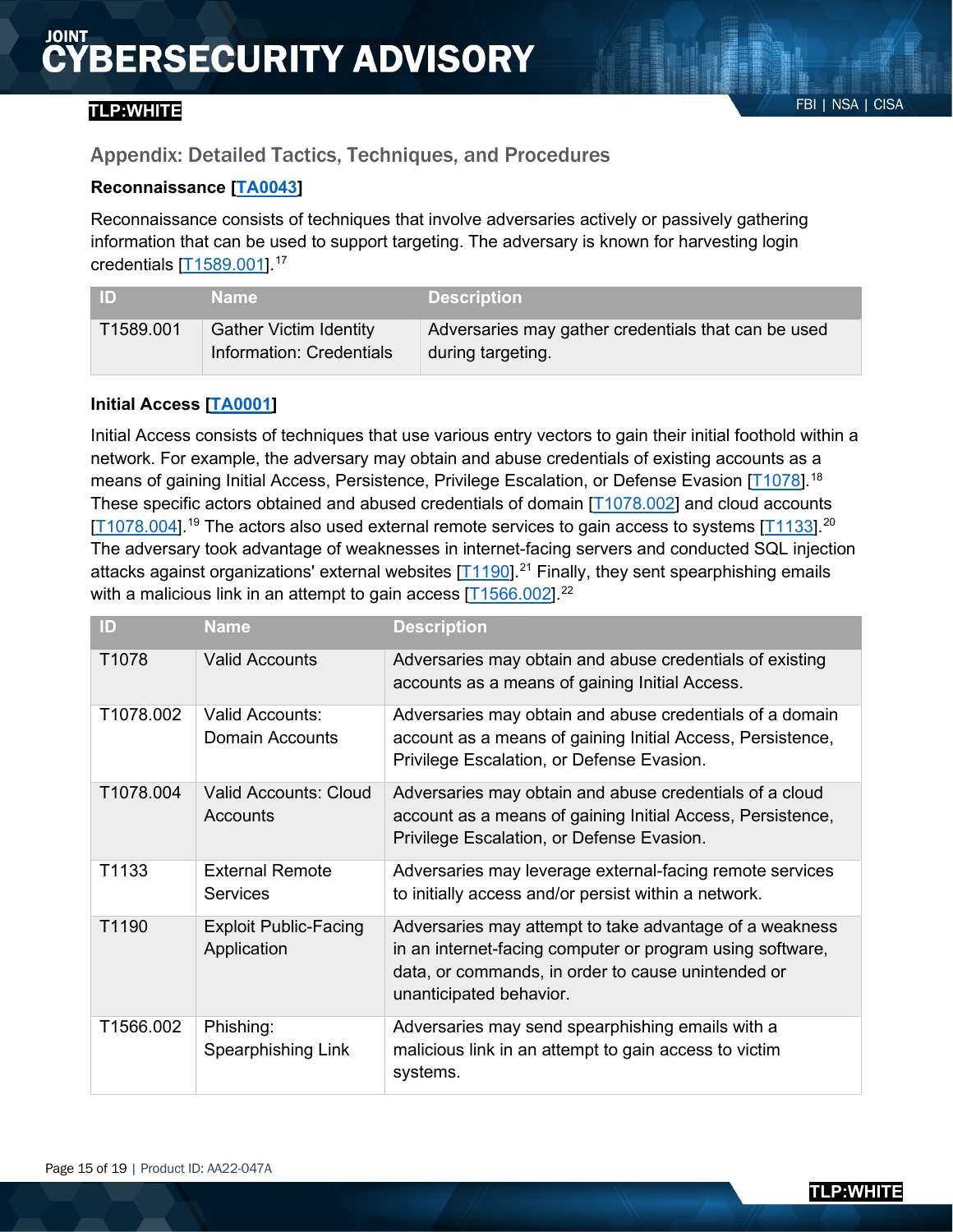### FBI | NSA | CISA **TLP:WHITE**

Persistence consists of techniques that adversaries use to keep access to systems across restarts, changed credentials, and other interruptions that could cut off their access. The adversary obtains and abuses credentials of existing accounts as a means of gaining Initial Access, Persistence, Privilege Escalation, or Defense Evasion [\[T1078\]](https://attack.mitre.org/techniques/T1078).<sup>[23](#page-18-22)</sup>

| ID    | <b>Name</b>           | <b>Description</b>                                                                                                                                                   |
|-------|-----------------------|----------------------------------------------------------------------------------------------------------------------------------------------------------------------|
| T1078 | <b>Valid Accounts</b> | Adversaries may obtain and abuse credentials of<br>existing accounts as a means of gaining Initial Access,<br>Persistence, Privilege Escalation, or Defense Evasion. |

### **Privilege Escalation [\[TA0004\]](https://attack.mitre.org/tactics/TA0004)**

Privilege Escalation consists of techniques that adversaries use to gain higher-level permissions on a system or network. The adversary obtains and abuses credentials of existing accounts as a means of gaining Initial Access, Persistence, Privilege Escalation, or Defense Evasion [\[T1078\]](https://attack.mitre.org/techniques/T1078).<sup>[24](#page-18-23)</sup> Specifically in this case, credentials of cloud accounts  $[T1078.004]$  were obtained and abused.<sup>25</sup>

| / ID)     | <b>Name</b>                              | <b>Description</b>                                                                                                                                                 |
|-----------|------------------------------------------|--------------------------------------------------------------------------------------------------------------------------------------------------------------------|
| T1078     | <b>Valid Accounts</b>                    | Adversaries may obtain and abuse credentials of<br>existing accounts as a means of gaining Initial Access.                                                         |
| T1078.004 | <b>Valid Accounts: Cloud</b><br>Accounts | Adversaries may obtain and abuse credentials of a<br>cloud account as a means of gaining Initial Access,<br>Persistence, Privilege Escalation, or Defense Evasion. |

### **Defense Evasion [\[TA0005\]](https://attack.mitre.org/tactics/TA0005)**

Defense Evasion consists of techniques that adversaries use to avoid detection throughout their compromise. The adversary made its executables and files difficult to discover or analyze by encrypting, encoding, or otherwise obfuscating its contents on the system or in transit  $[T1027]$ <sup>[26](#page-18-25)</sup>

| ID)   | <b>Name</b>                               | <b>Description</b>                                                                                                                                                                          |
|-------|-------------------------------------------|---------------------------------------------------------------------------------------------------------------------------------------------------------------------------------------------|
| T1027 | <b>Obfuscated Files or</b><br>Information | Adversaries may attempt to make an executable or file<br>difficult to discover or analyze by encrypting, encoding,<br>or otherwise obfuscating its contents on the system or<br>in transit. |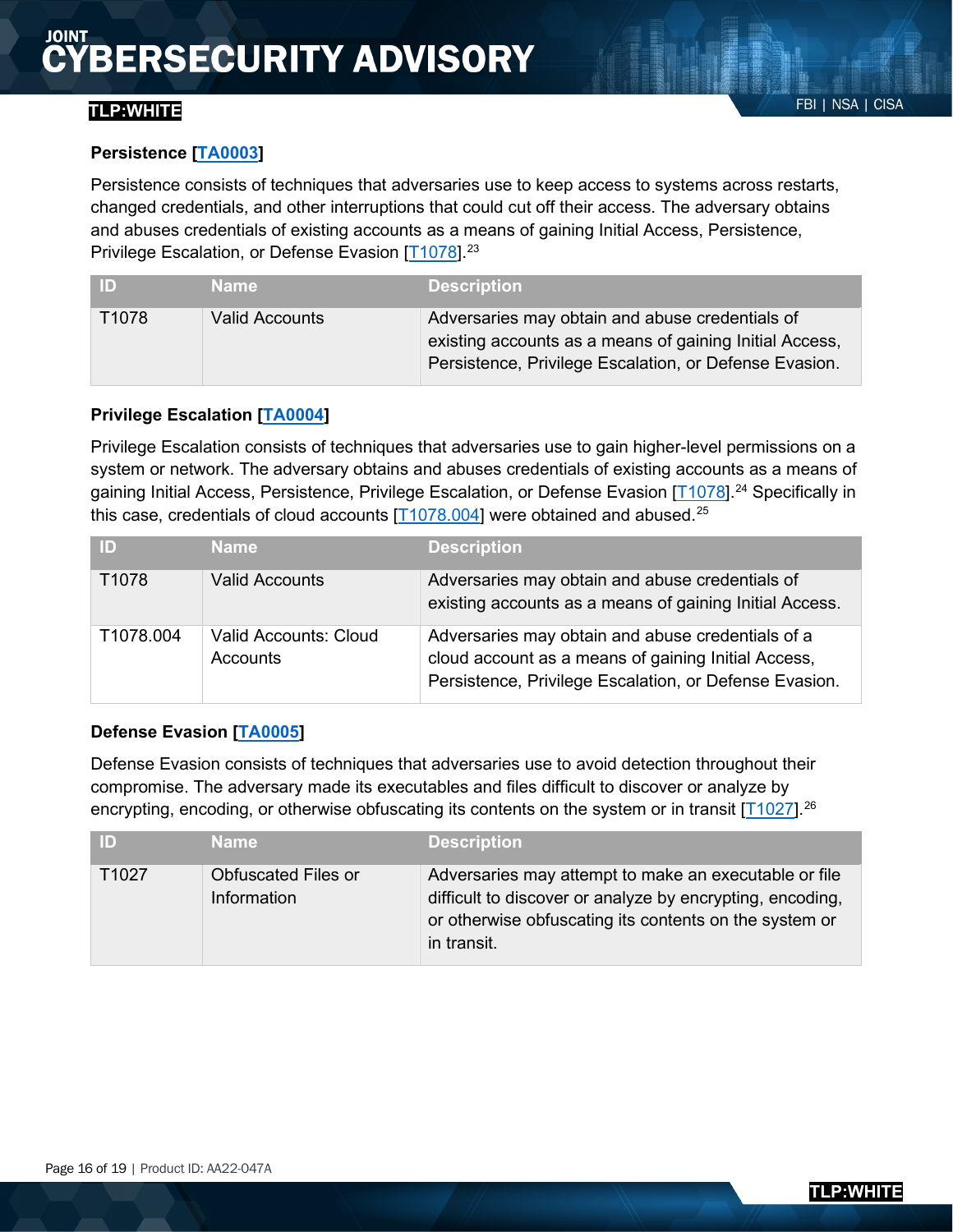### FBI | NSA | CISA **TLP:WHITE**

Credential Access consists of techniques for stealing credentials like account names and passwords. The adversary attempted to access or create a copy of the Active Directory (AD) domain database to steal credential information, as well as obtain other information about domain members such as devices, users, and access rights  $[T1003.003]$ <sup>[27](#page-18-26)</sup> The adversary also used a single or small list of commonly used passwords against many different accounts to attempt to acquire valid account credentials [\[T1110.003\]](https://attack.mitre.org/techniques/T1110/003).[28](#page-18-27)

| ID        | <b>Name</b>                              | <b>Description</b>                                                                                                                                                                                                                          |
|-----------|------------------------------------------|---------------------------------------------------------------------------------------------------------------------------------------------------------------------------------------------------------------------------------------------|
| T1003.003 | OS Credential Dumping:<br><b>NTDS</b>    | Adversaries may attempt to access or create a copy of<br>the Active Directory domain database to steal credential<br>information, as well as obtain other information about<br>domain members such as devices, users, and access<br>rights. |
| T1110.003 | <b>Brute Force: Password</b><br>Spraying | Adversaries may use a single or small list of commonly<br>used passwords against many different accounts to<br>attempt to acquire valid account credentials.                                                                                |

### **Discovery [\[TA0007\]](https://attack.mitre.org/tactics/TA0007)**

Discovery consists of techniques an adversary may use to gain knowledge about the system and internal network. The adversary enumerated files and directories or searched in specific locations of a host or network share for certain information within a file system  $[T1083]$ <sup>[29](#page-18-28)</sup> In addition, the adversary attempted to gather information on domain trust relationships that may be used to identify lateral movement opportunities in Windows multi-domain or forest environments  $[T1482]$ <sup>30</sup>

| ID    | <b>Name</b>                            | <b>Description</b>                                                                                                                                                                             |
|-------|----------------------------------------|------------------------------------------------------------------------------------------------------------------------------------------------------------------------------------------------|
| T1083 | File and Directory<br><b>Discovery</b> | Adversaries may enumerate files and directories or may<br>search in specific locations of a host or network share<br>for certain information within a file system.                             |
| T1482 | Domain Trust Discovery                 | Adversaries may attempt to gather information on<br>domain trust relationships that may be used to identify<br>lateral movement opportunities in Windows multi-<br>domain/forest environments. |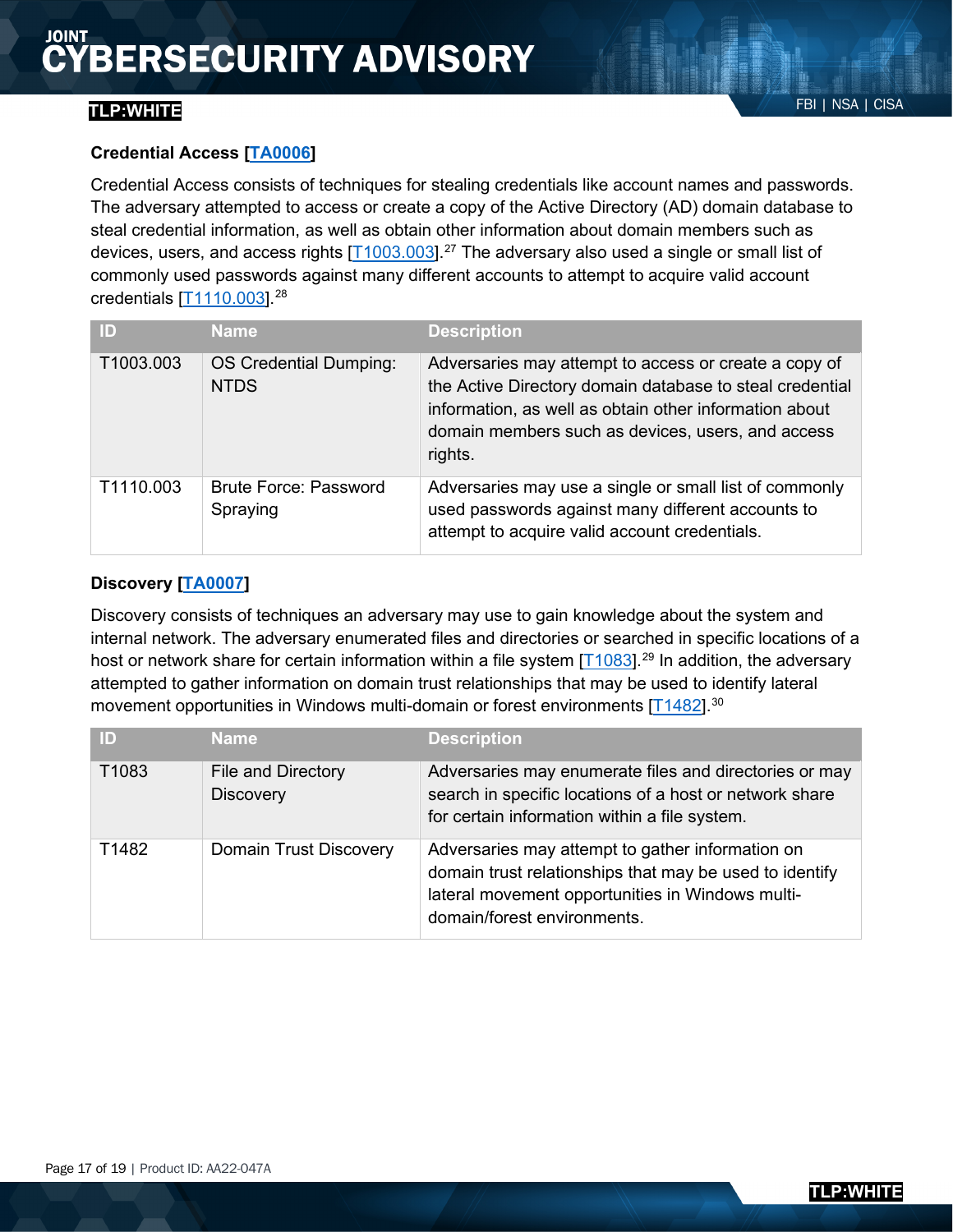# FBI | NSA | CISA **TLP:WHITE**

#### **Collection [\[TA0009\]](https://attack.mitre.org/tactics/TA0009)**

Collection consists of both the techniques adversaries may use to gather information and the sources from which information is collected that are relevant to the adversary's objectives. The adversary leverages information repositories, such as SharePoint, to mine valuable information [\[T1213.002\]](https://attack.mitre.org/techniques/T1213/002).<sup>31</sup>

| I ID      | <b>Name</b>                                              | <b>Description</b>                                                                              |
|-----------|----------------------------------------------------------|-------------------------------------------------------------------------------------------------|
| T1213.002 | Data from Information<br><b>Repositories: SharePoint</b> | Adversaries may leverage the SharePoint repository as<br>a source to mine valuable information. |

#### **Command and Control [\[TA0011\]](https://attack.mitre.org/tactics/TA0011)**

Command and Control (C2) consists of techniques that adversaries may use to communicate with systems under their control within a victim network. The adversary chained together multiple proxies to disguise the source of malicious traffic. In this case, TOR and VPN servers are used as multi-hop proxies to route C2 traffic and obfuscate their activities [\[T1090.003\]](https://attack.mitre.org/techniques/T1090/003).<sup>[32](#page-18-31)</sup>

| I ID      | <b>Name</b>            | <b>Description</b>                                                                               |
|-----------|------------------------|--------------------------------------------------------------------------------------------------|
| T1090.003 | Proxy: Multi-hop Proxy | To disguise the source of malicious traffic, adversaries<br>may chain together multiple proxies. |